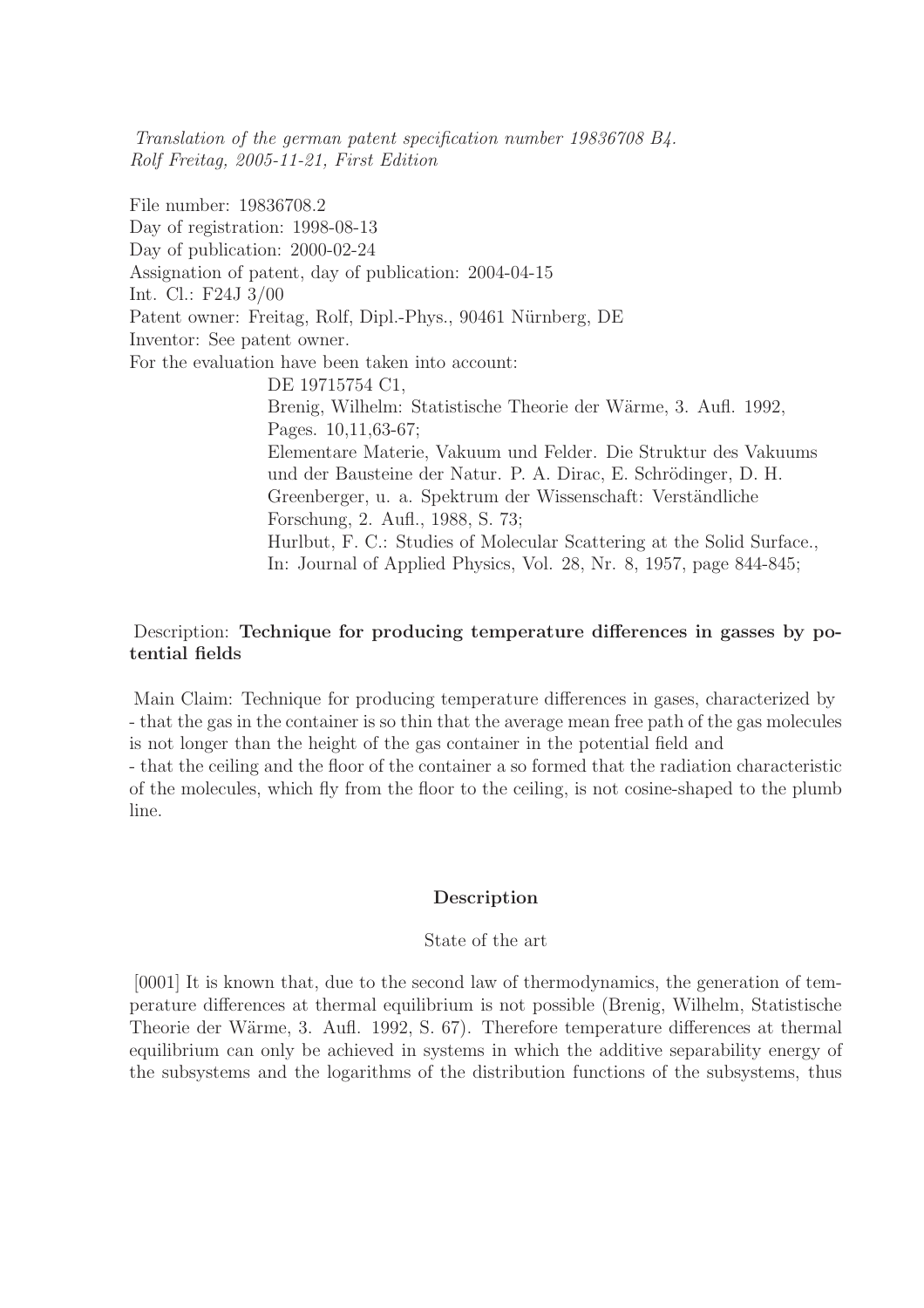the necessary and sufficient assumption of the second law, is not fulfilled (Brenig, Wilhelm, Statistische Theorie der Wärme, 3. Aufl. 1992, S.10,11,63f.).

[0002] An example is the photon gas of the zero point radiation in the gravitational field. For example the earth would have, at thermal equilibrium with a cosmological radiation of exact 0 K, a temperature of  $4 \cdot 10^{-40} K$  (Dirac, P. A., Schrödinger, E. u. a., Elementare Materie, Vakuum und Felder, 2. Aufl. 1988, S. 73).

#### Conceptual formulation

[0003] The underlying problem of this invention is to produce temperature differences in not additive separability systems with gases. These temperature differences can be used technically for heating, cooling or power generation.

[0004] This problem is solved by the tokens of the claim.

[0005] For simplicity in the following as potential field only the homogeneous acceleration field of constant acceleration g is considered, because other cases, e. g. an electron gas in an inhomogeneous E-field, the calculation is analogous. In case of thin monoatomic gases, where the influence of the side walls on the temperature of floor and ceiling are negligible (e. g. without walls and infinite large floor and ceiling) it is incidental that the equilibrium temperature of the thermal isolated ceiling at height h above the floor at height 0 is, by integration above the phase space of the gas stream in height h:

$$
T(gh) = \frac{m \cdot \overline{v^2}}{4 \cdot k} = \frac{m}{4 \cdot k} \int_{0}^{\pi/2} \int_{0}^{2\pi} \int_{0}^{\infty} v^2 \cdot \varphi_{\theta}(v, gh)_N \cdot \sin(\theta) \cdot dv d\varphi d\theta
$$
 (1)

with

$$
\varphi_{\theta}(v, gh)_N := \frac{v_0 \cdot \varphi_{\theta}(v, gh)}{\int_{0}^{\pi/2} \int_{0}^{\infty} v_0 \cdot \varphi_{\theta}(v, gh) \cdot \sin(\theta) dv d\varphi d\theta}
$$
\n
$$
(2)
$$

and  $v_0 = \sqrt{v^2 + 2 \cdot g \cdot h}$ . For an isotropic reflecting floor, then

$$
\varphi_{\theta}(v, gh) = \frac{4}{\sqrt{\pi}} \left( \frac{m}{2 \cdot k \cdot T} \right)^{\frac{3}{2}} \cdot (v^2 + 2 \cdot g \cdot h) \cdot e^{-\frac{(v^2 + 2 \cdot g \cdot h) \cdot m}{2 \cdot k \cdot T}}
$$

$$
\cdot \Theta \left( v - \sqrt{2 \cdot g \cdot h} \cdot \tan(\theta) \right) \cdot \frac{v}{\sqrt{v^2 + 2 \cdot g \cdot h}}
$$
(3)

it is incidental that the temperature of the ceiling at height h is:

$$
\frac{T}{4} \cdot \frac{3 \cdot \sqrt{m \cdot g \cdot h \cdot k \cdot T \cdot \pi} \cdot \text{erfc}\left(\sqrt{\frac{m \cdot g \cdot h}{k \cdot T}}\right) e^{\frac{m \cdot g \cdot h}{k \cdot T}} - 8 \cdot k \cdot T - 2 \cdot m \cdot g \cdot h}{\sqrt{m \cdot g \cdot h \cdot k \cdot T \cdot \pi} \cdot \text{erfc}\left(\sqrt{\frac{m \cdot g \cdot h}{k \cdot T}}\right) e^{\frac{m \cdot g \cdot h}{k \cdot T}} - 2 \cdot k \cdot T} - \frac{2 \cdot m \cdot g \cdot h}{4 \cdot k} \tag{4}
$$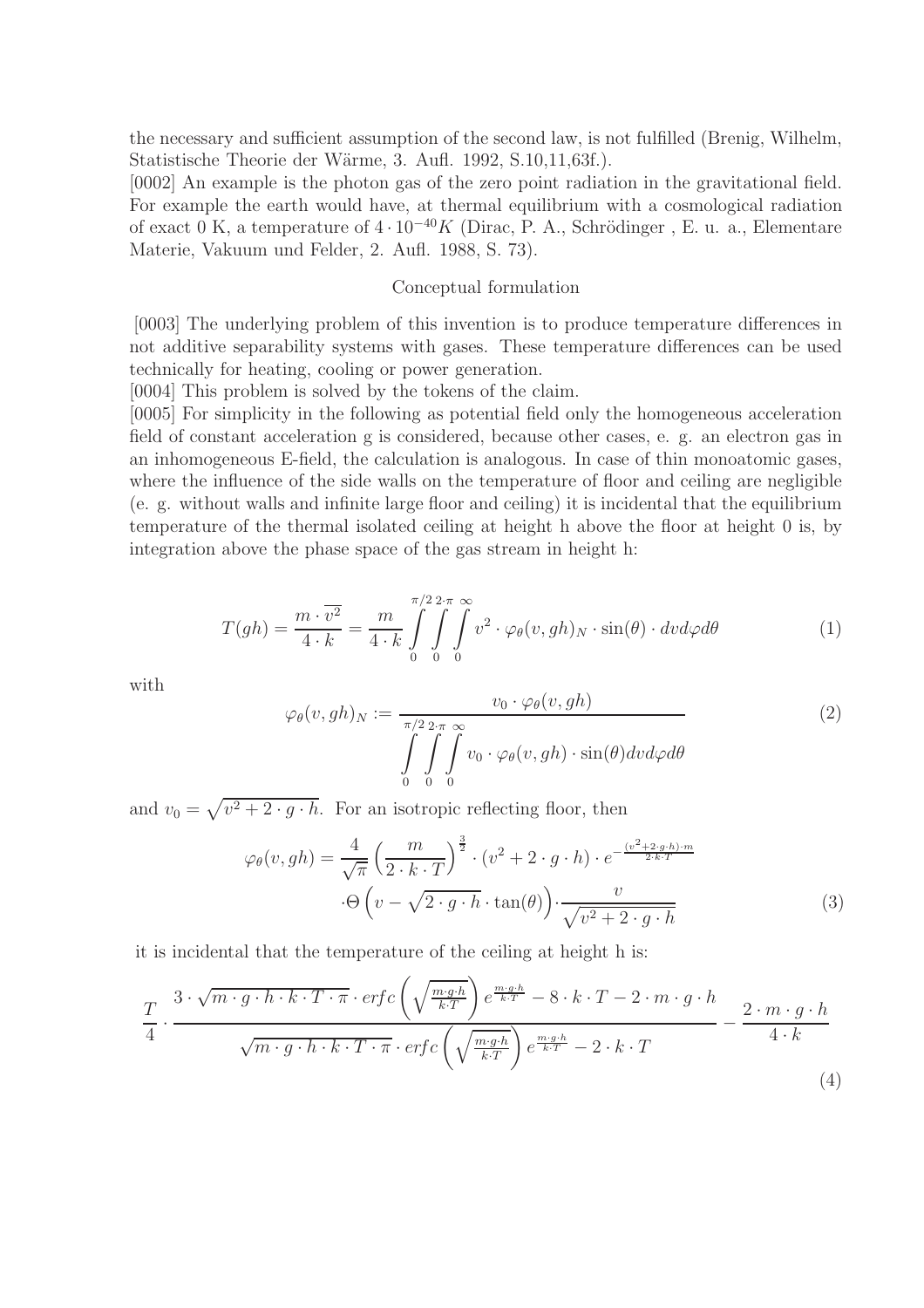[0006] (With a cosine like emitting floor it would be only T.) As indicated by own firstprinciples simulations, the ceiling temperature decreases with decreasing mean free path length, but qualitative there is no change.

[0007] For instance with Xenon and a floor temperature of 293 K the ceiling temperature would be up to 310 K (with an average temperature gradient of roundly 0.02 K/m at  $g=9.81 \, m/s^2$ ). By cascading such systems, e. g. for powering a turbine, at the highest ceiling several more 100 K can be achieved (see Fig. 1).

[0008] Because the internal thermal resistor of a chamber of such a system, due to R. Heise, Elementare Einführung in die Kinetische Gastheorie, Leipzig 1963, S. 101, is

$$
R_{th} = \frac{\Delta T}{P_{th}} = \frac{1}{3 \cdot A \cdot n \cdot k} \sqrt{\frac{4 \cdot m \cdot \pi}{k \cdot (T + T_D)}}
$$
(5)

and therefore high, it is advisable to maximize the density. One possibility is e. g. minimizing the height h, where for compensation g has to be increased, e. g. with a gas centrifuge. This also increases the gradient.

[0009] As can be seen at the integral over the phase space (1) it doesn't matter if the floor emits isotropic or if the ceiling is formed so that, in consequence of their geometry, the from the floor not isotropic emitted atoms only that part gets received, which has been emitted isotropic. This is the case e. g. for a sphere above a flat, cosine-like emitting floor, because in this case the (atom-)ray-density is direction independent and because the to the floor projected sphere is always the same, the floor emits to the sphere also in this case isotropic.

[0010] An example of such a floor are harsh surfaces (Journal of Applied Physics, Volume 28, Nr. 8, 1957, P. 844 ff.) because the cosine characteristic is only in consequence of the geometry.

[0011] In phonon as in photon gases the outcome of the relativistic calculation is also a temperature gradient (Dirac, P. A., Schrödinger, E. u. a., Elementare Materie, Vakuum und Felder, 2. Aufl. 1988, S. 73), but it is so small that it can't be used technical even in near future.

#### Example

[0012] Examples of the invention with monatomic gases are shown in Fig. 1 and 2 and are explained in the following.

[0013] In Fig. 1, a side view cross section, the knudsen gas chambers are stacked on top of each other and lateral thermal isolated (2). The chambers are separated by thermal conductive plates or foils  $(3)$ . The density of the gas atoms  $(4)$  is so low, that the mean free path is longer than the height of a gas chamber and the chamber width is much bigger than the chamber height to have negligible side effects. Because the temperature gradient is the same in the chambers in first approximation and in the sphecial case of isotrop emitting partition walls the temperature difference between the ceiling  $(1)$  and the floor  $(5)$  is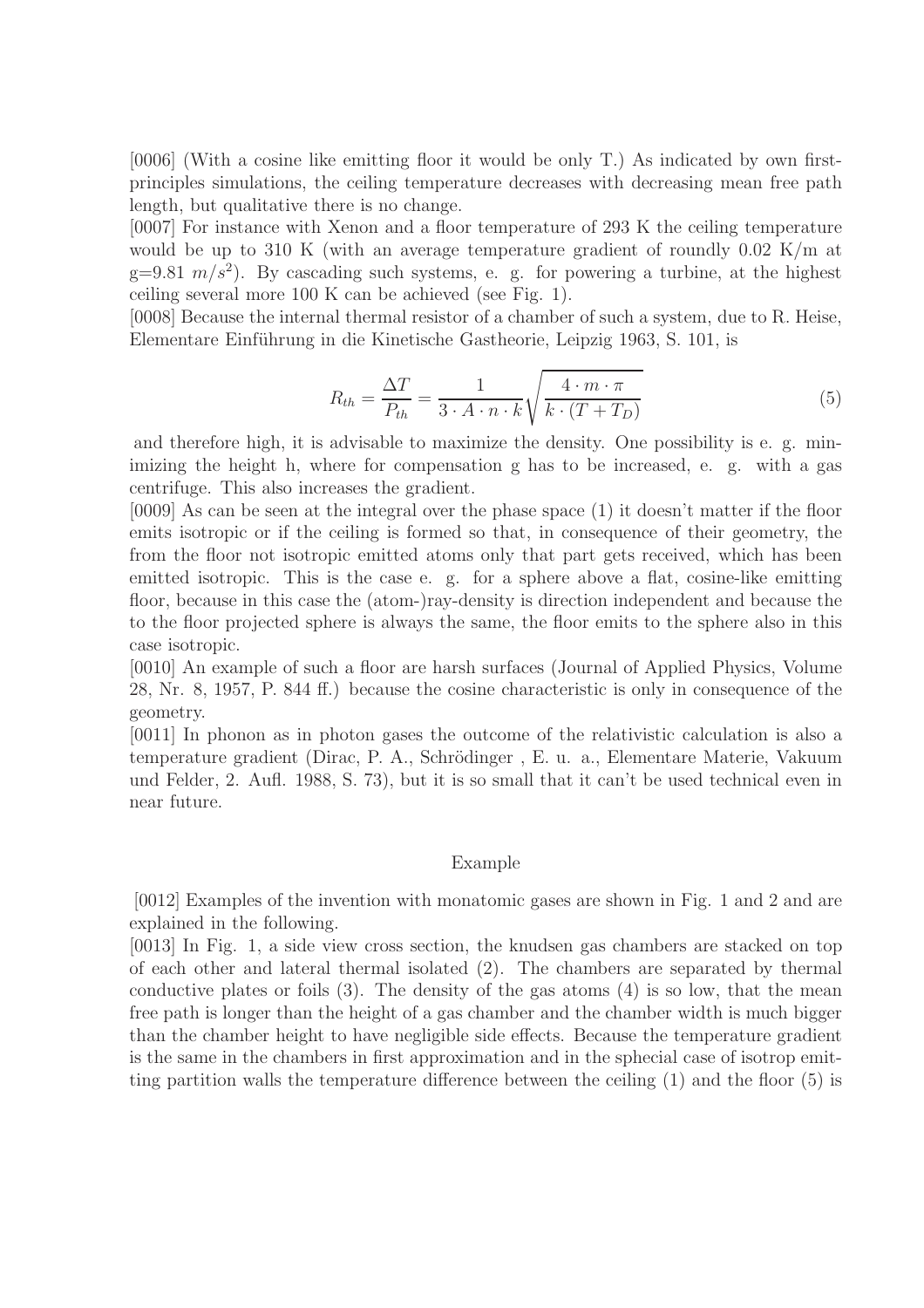$N \cdot ((\text{formula } 4) - T)$  (N=number of chambers) at a very low heat flow.

[0014] In Fig. 2, a side view cross section, a sphere (1) is hanging under a ceiling, suspended on a nylon wire. The gas (4) has a mean free path longer than the height of the sphere above the floor (5). The isolation of the chamber, which is much bigger than the sphere, is mirroring reflecting and thermal isolating. So the isolation has no influence to the temperature inside the chamber. At thermal equilibrium the sphere temperature is due to formula 4 higher than the floor temperature. The thermal radiation, which decreases the temperature difference, can be reduced e. g. by gilding all surfaces in the chamber, so that it can be neglected. With a closed cycle cooling system the increased temperature of the sphere can be used outside the chamber.

### Patent claims

1. Method for producing temperature differences in gases, characterized in - that the gas in the container is so thin that the average mean free path of the gas molecules is not longer than the height of the gas container in the potential field and - that the ceiling and the floor of the container a so formed that the radiation characteristic of the molecules, which fly from the floor to the ceiling, is not cosine-shaped to the plumb line.